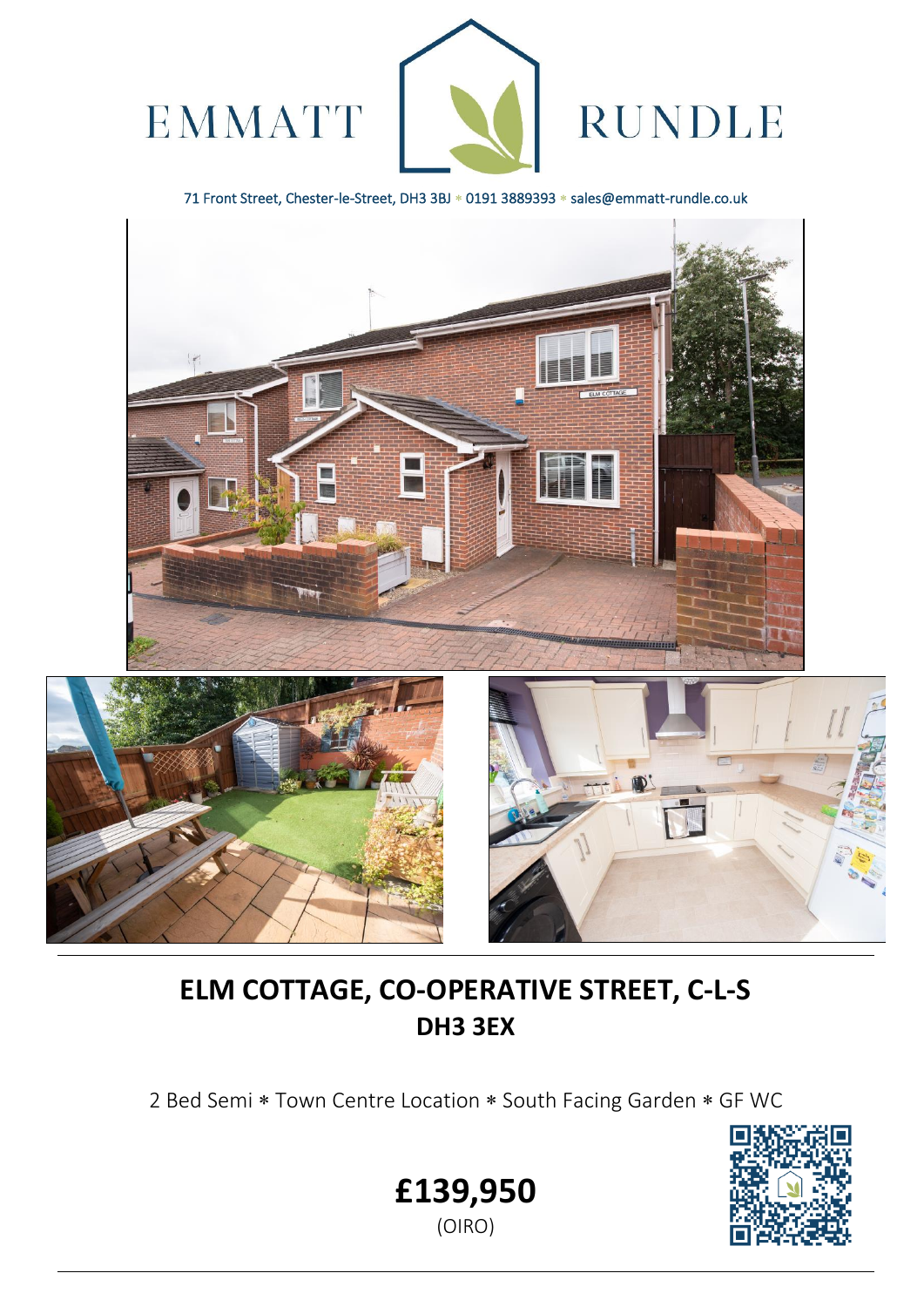### DESCRIPTION

A spacious, two bedroom semi-detached house situated in the heart of town offering easy access to shops, schools and local amenities. The property has been improved to a high standard and is wellpresented throughout.

There are a number of attractive features including an additional ground floor WC, spacious lounge, dining room with patio doors leading to the rear garden, superbly appointed kitchen with an integrated oven and hob, two double bedrooms, together with a low maintenance garden to rear enjoying a sunny southerly aspect and a driveway to front providing off-road parking. The property benefits from gas central heating via combination boiler and UPVC double glazing.

## **TENURE**

Freehold

## DIRECTIONS

On coming into Chester-le-Street from Newcastle via Birtley, continue over the Market Place traffic lights onto Front Street, pass the right turning for South Burns and the turning for Ashley Terrace and take the next right turn onto Co-operative Street.

#### GROUND FLOOR

ENTRANCE PORCH UPVC door, radiator

CLOAKROOM WC, hand basin, extractor fan, radiator

ENTRANCE HALL **ENTRANCE** HALL Spindle staircase







DINING ROOM 10'7" (3.23m) x 6'7" (2.01m) Laminate flooring, radiator, patio doors to rear garden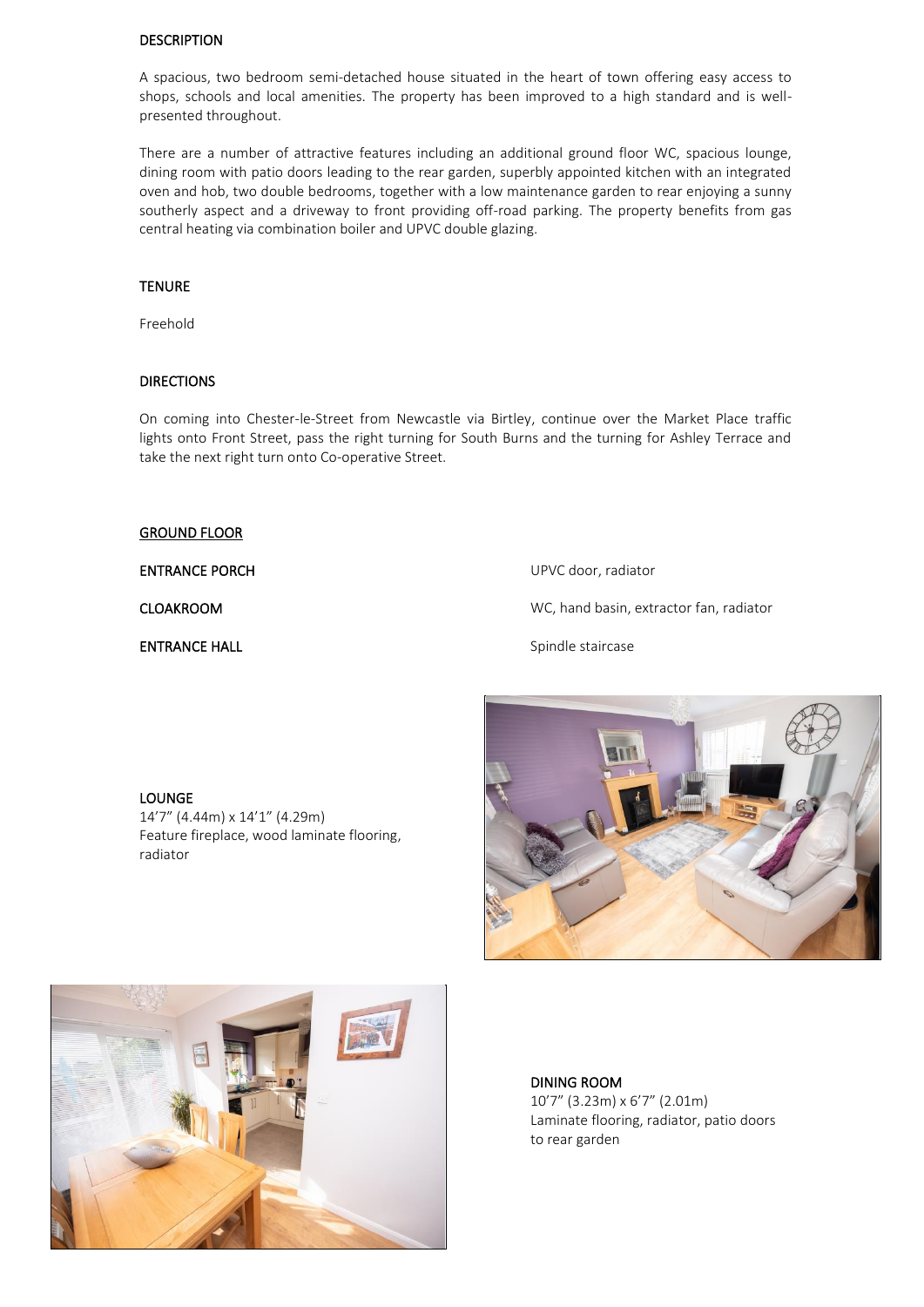## KITCHEN

A full range of wall & base units in buttermilk finish, co-ordinating granite finish worksurfaces, sink unit, tiled splashbacks, integrated oven & hob, plumbed for washer, extractor fan, venetian blind



## FIRST FLOOR





**BEDROOM 1** 12'7" (3.84m) x 9'5" (2.87m) Fitted wardrobes, venetian blind, radiator



BEDROOM 2

14'7" (4.44m) x 9'2" (2.79m) Twin windows with venetian blinds, radiator

BATHROOM/WC

Suite in white, electric shower over bath, shower screen, WC, hand basin, ceramic tiled walls, extractor fan, venetian blind, radiator